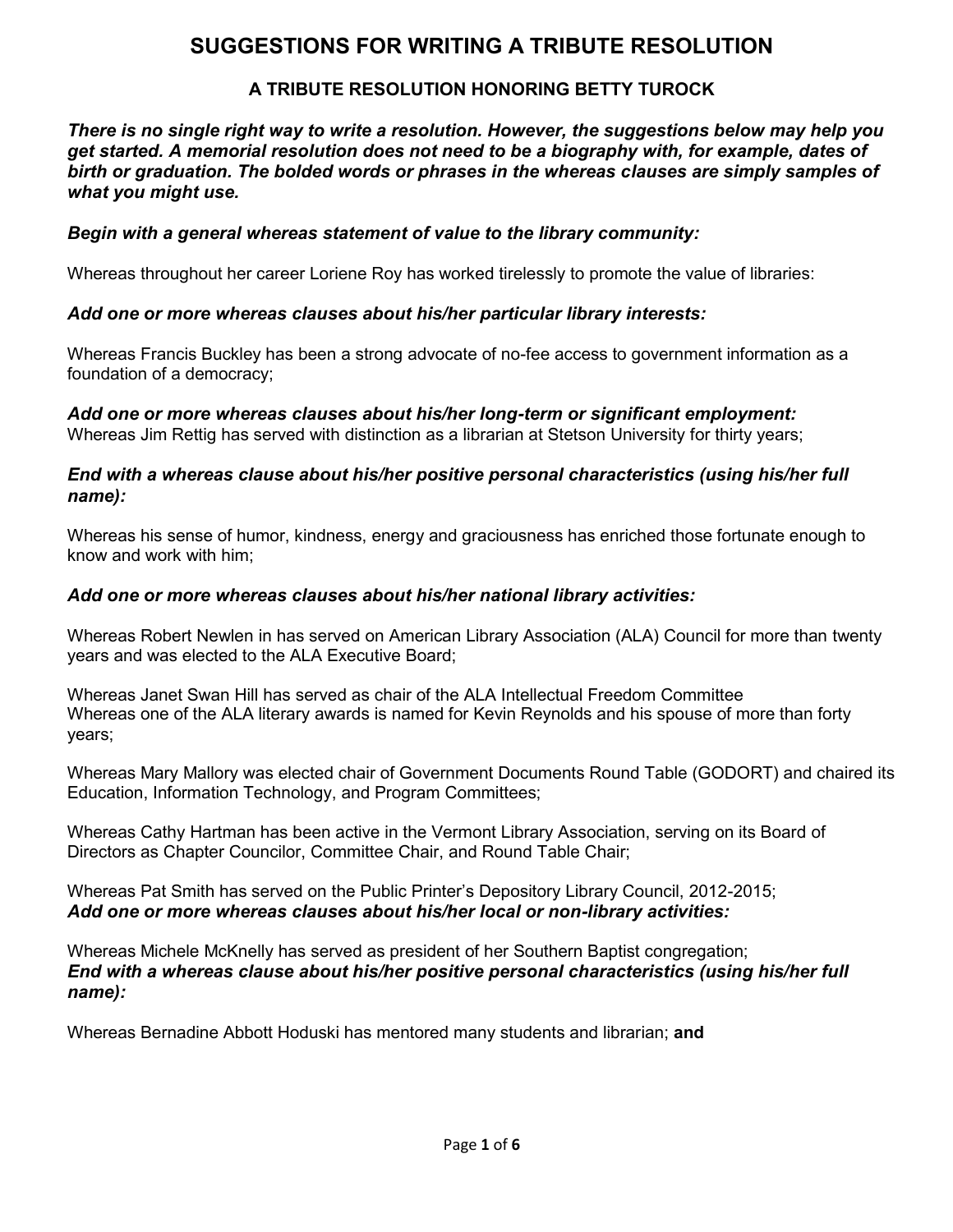Whereas Bernie Margolis has served as a good friend and colleague to many Association members; **now, therefore, be it** 

*Resolved, that the American Library Association (ALA), on behalf of its members:* 

*End with two resolved clauses:* 

*The first resolved clause should recognize her/his contributions and refer to her/him by full name:* 

*The first letter of resolved clauses should NOT be capitalized.*

*Only the next to the last resolved clause should have an "and" after the semicolon.*

#### *The resolved clauses should have indentions.*

*Resolved***,** that the American Library Association (ALA), on behalf of its members: 1. recognizes Michael Gorman's achievements and his contributions to the world of librarianship and specifically to ALA and its members; and

#### *The last resolved clause should express appreciation for her/his contributions and express good wishes for her/his future:*

2. expresses its appreciation and gratitude for those contributions and wishes him well in all the years to come, with many members looking forward to his continued interest in and support of libraries.

#### *OTHER INFORMATION:*

#### *The CELL-phone number should follow the name of the mover and of the seconder. If we can't get in touch with you if we need to, your resolution may be delayed.*

*Under your names should be listed "Version:" and the day and time of the revision that you just finish. The Resolutions Committee often receives more than one version of a resolution, and sometimes it's difficult to tell which is the latest.]* 

*All resolutions must be sent to the ALA Resolutions Committee for review and must be accompanied by a completed ALA Resolution Form.*

Mover: Larry Romans, Councilor-at-Large, 615-555-0000 Seconder: Kevin Reynolds, 931-555-5555

Final Version: 1.9.16—3:00pm 5/16/13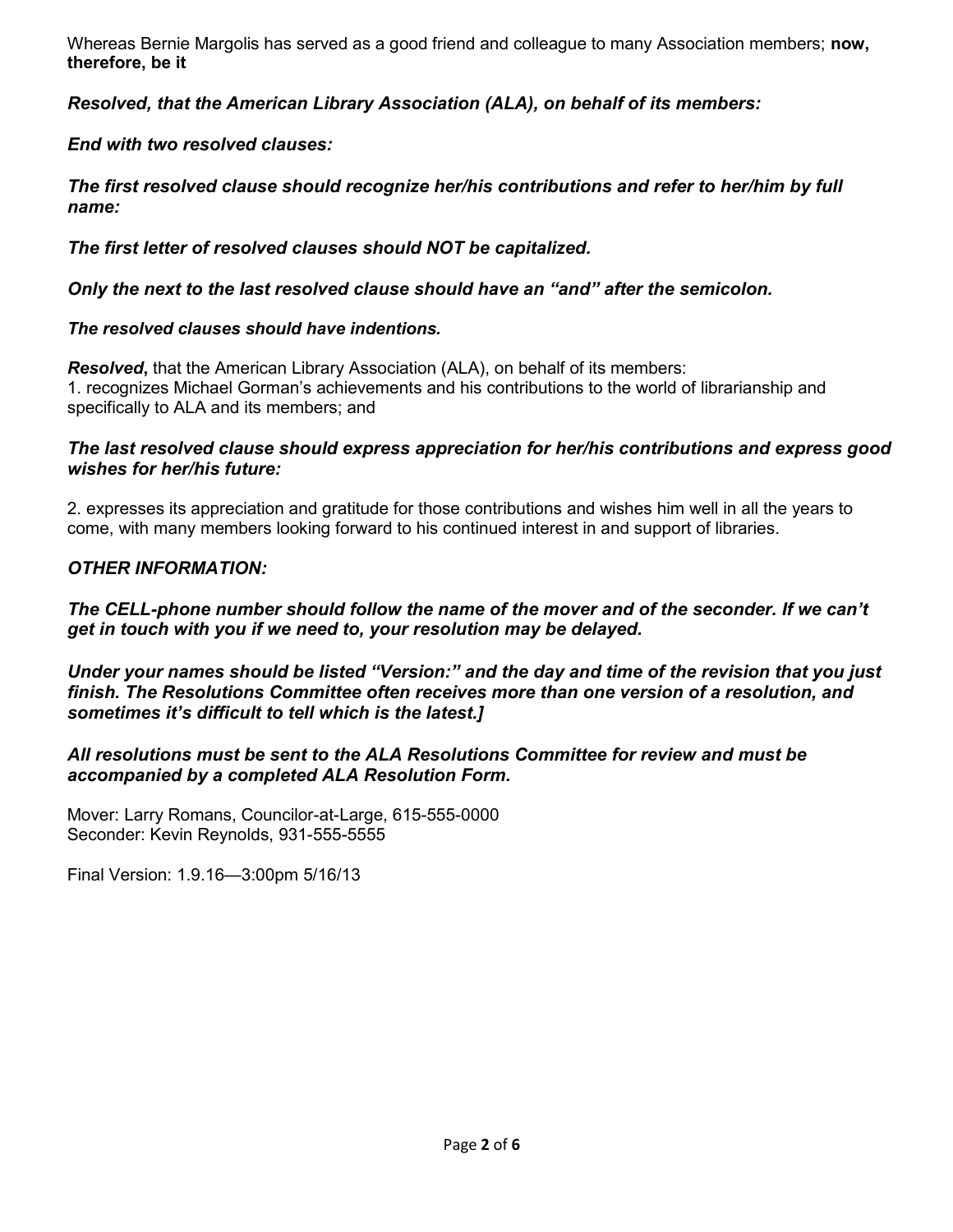### A Tribute Resolution of Heart-Felt Appreciation Honoring Charles Wilt

Whereas Charles Wilt has served the Association for Library Collections & Technical Services (ALCTS) with the highest distinction since September 20, 1999; first as Deputy Executive Director of ALCTS & the then-named Library Administration and Management Association (LAMA) and as of April 30, 2001 as Executive Director of ALCTS;

Whereas Charles Wilt is also a member of the American Society of Association Executives, and was a member of the Texas Library Association, North Dallas Chamber of Commerce, Association of Library and Information Science Educators, Special Libraries Association, and other professional groups, serving on the Library Advisory Committee for the Plano Independent School District and working with other community and civic groups;

Whereas Charles Wilt is a proud graduate of Emory University and the Library and Information Science program at the University of Pittsburgh, and is a member of Beta Phi Mu;

Whereas Charles Wilt previously worked at the University of Texas Arlington, various bookstores in the Dallas area, Kenyon College and as director of the Franklin Institute Science Museum in Philadelphia,

Whereas Charles Wilt has shown great vision and much patience, embodied the highest standards of leadership, skillfully navigated the maze of ALA bureaucracy and herding of disorganized ALCTS leaders, all with great vision and irrepressible good humor;

Whereas Charles Wilt fostered collaboration and goodwill among the ALA divisions, and within ALCTS encouraged the development of creative new opportunities and activities to attract and engage members and non-members alike, fulfilling the predictions of then ALCTS President Carlen Ruschoff that he would be a "font of innovative ideas" when he became executive director: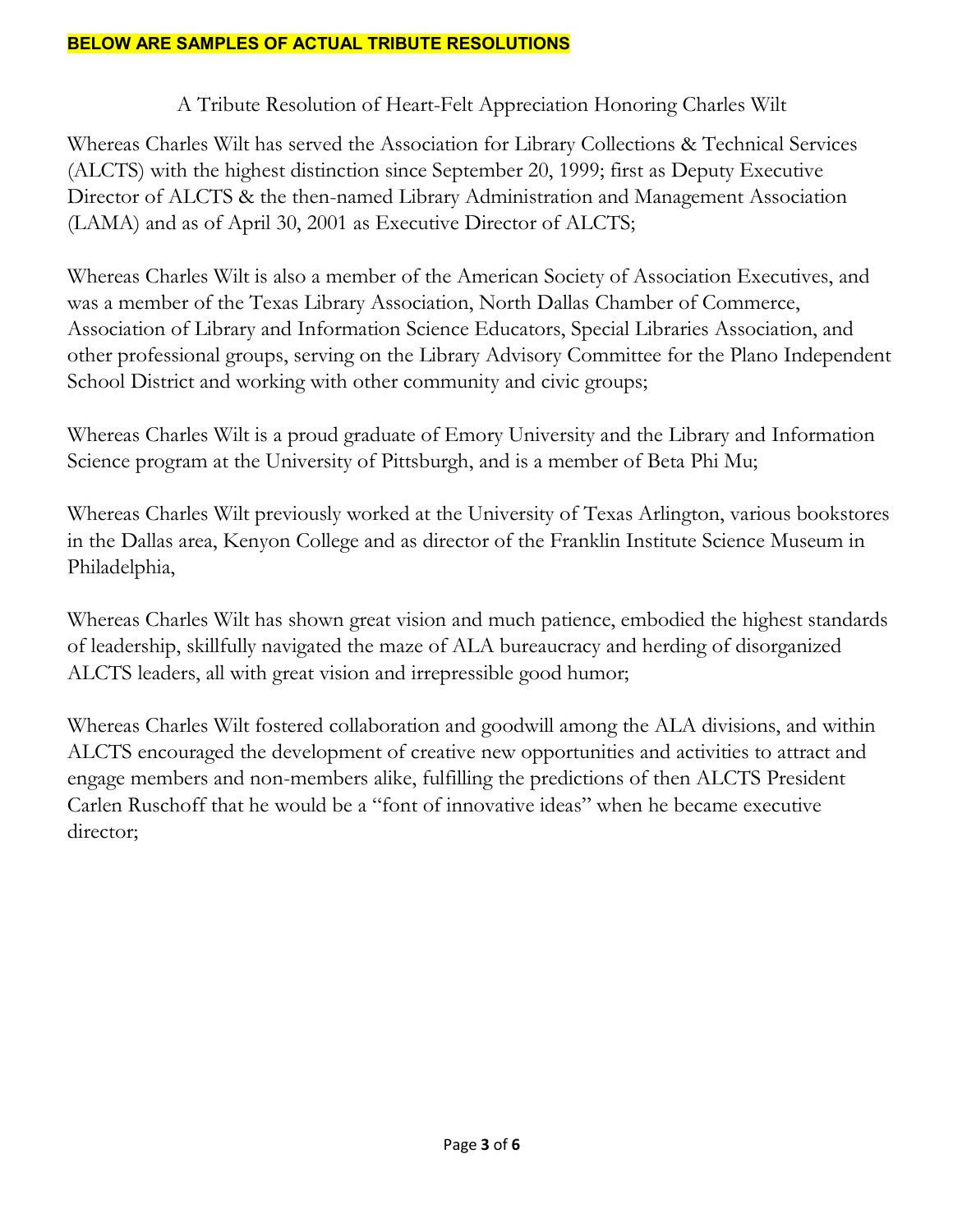Resolution of Heart-Felt Appreciation Honoring Charles Wilt/2

Whereas he delighted the ALCTS membership with his annual April 1<sup>st</sup> missive and has been a generous colleague, supervisor, teacher, friend, and mentor to many; and

Whereas, Charles Wilt is retiring from the association effective February 15, 2015 now, therefore, be it

*Resolved*, that the American Library Association (ALA), on behalf of its members:

- 1. honors and is grateful to Charles Wilt for his tireless commitment to managing the Association for Library Collections & Technical Services and his outstanding service and unfailing good humor in doing so, and
- 2. expresses its sincere appreciation to Charles Wilt for his many contributions to the success of ALCTS and ALA and all the members' lives he impacted in a positive way.

Mover: Andrew Hart, ALCTS Councilor, 919-555-0000 Seconder: Erin Stalberg, Councilor-at-Large, 434-555-0000

Final Version: 12.7.15—2:00pm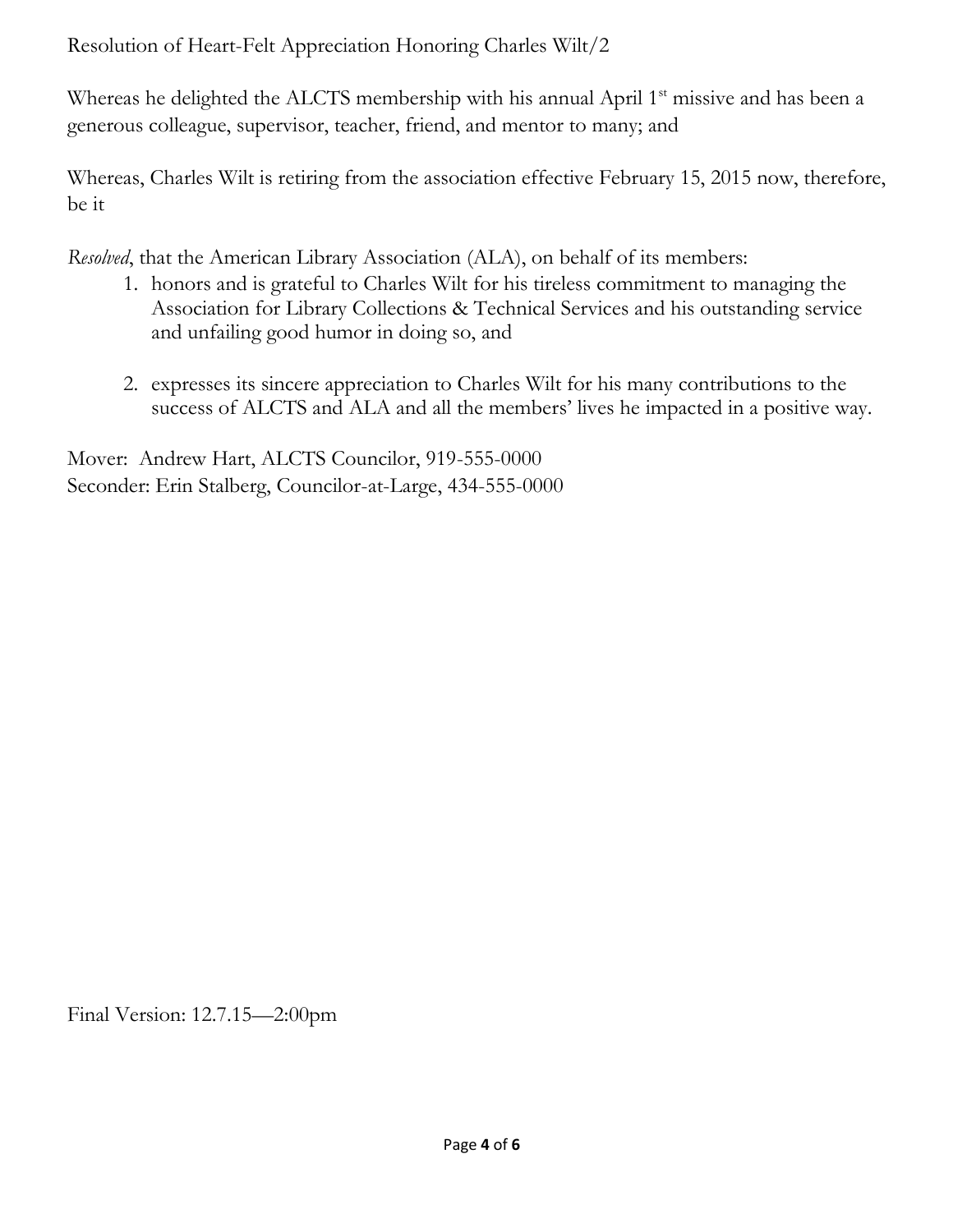## A Tribute Resolution Commending the Ferguson Municipal Public Library for Serving the Community in a Time of Crisis

Whereas libraries are key to building vibrant communities and sustaining a strong democracy by serving as a principal destination for individual learning, personal enrichment, and community engagement;

Whereas civil unrest and public demonstrations have periodically disrupted access to public libraries and public schools, among other vital public institutions;

Whereas the American Library Association has recognized and encouraged library service to local communities during times of crisis in the past;

Whereas the library staff at Ferguson Municipal Public Library of Ferguson, Missouri exemplified the library profession's core values of service and the public good (ALA policy, B.1.1) during a time of civil unrest that began immediately following the shooting death of Michael Brown in August 2014;

Whereas the library staff at Ferguson Municipal Public Library anticipated the needs of its community by providing peaceful, quiet space and time amidst the political turmoil that had been taking place within the city;

Whereas in both August and November 2014, the Ferguson Municipal Public Library remained open and provided space for teachers to hold classes while the Ferguson-Florissant School District closed;

Whereas the library staff of the Ferguson Municipal Public Library performed a pivotal role between community organizations and its citizenry by facilitating the creation of special programming and educational experiences for the students of Ferguson-Florissant School District;

Whereas the library staff of the Ferguson Municipal Public Library supported its community by hosting the US Small Business Administration to provide emergency loans, the office of the US Secretary of State to provide document recovery and preservation services, and the Missouri Department of Insurance to help local businesses file for insurance and claims;

Whereas the library staff of the Ferguson Municipal Public Library supported the children of Ferguson, Missouri by circulating healing kits, which included books and activities to help them cope with the unrest in their community, including a stuffed animal that they could keep; and

Whereas the Ferguson Public Library accepted and distributed gifts and donations from individuals and groups outside of Ferguson intended to help Ferguson community residents through the community engagement work being conducted by the Ferguson Municipal Public Library, now, therefore, be it